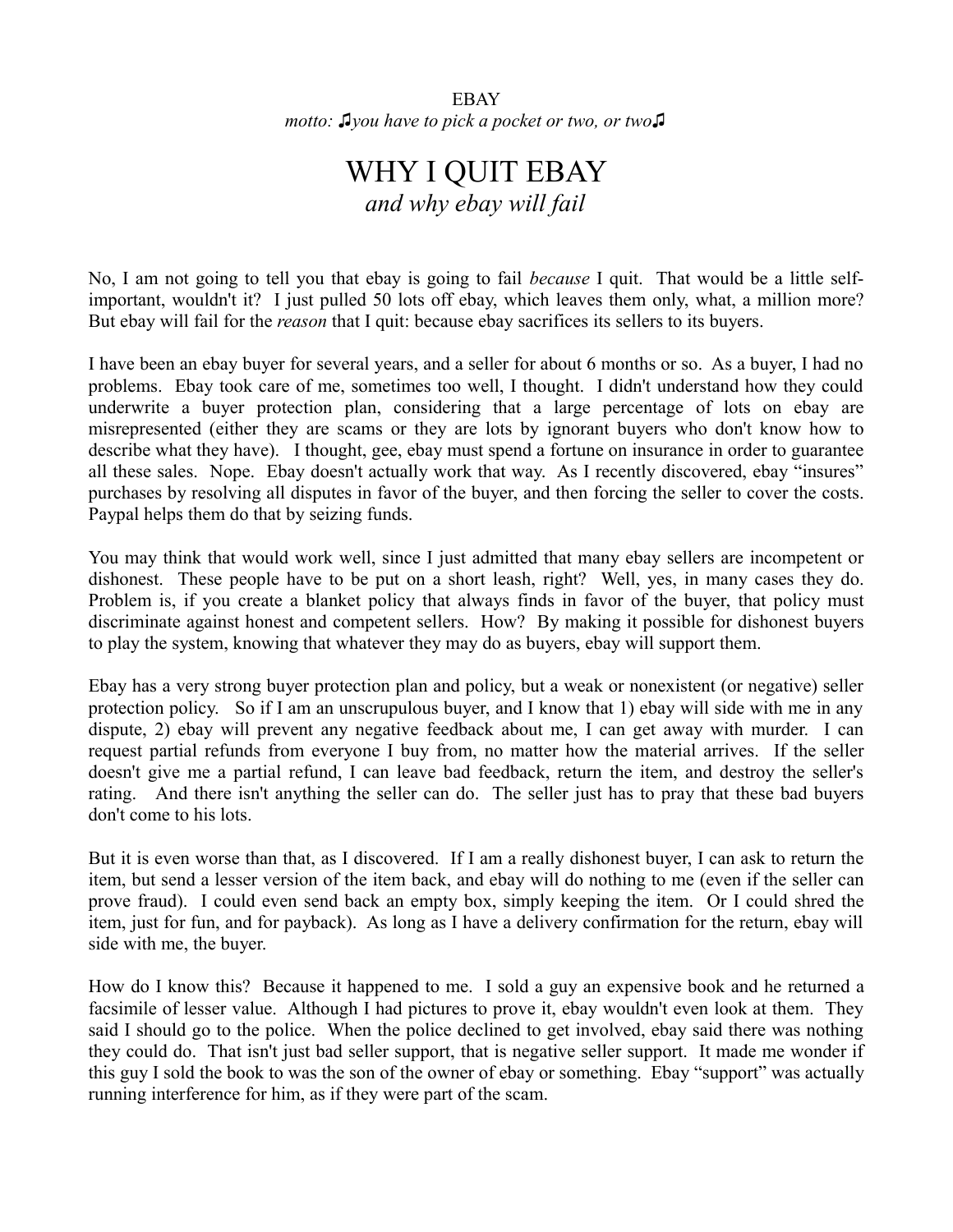Ebay has another destructive policy that has killed many sellers. After a few of these fake negative feedbacks, left as a form of extortion, a seller's rating will drop below 4.6. At that point ebay punishes the seller by downgrading all his lots on the searches, increasing his fees, and making his life miserable in many other ways. This despite the fact that this seller may have done nothing wrong.

Ebay seems to have forgotten that every sale must have two parties. You can't have sales with buyers only. If ebay loses sellers, its business must suffer, and it *is* suffering. Ebay seems to think its business is suffering only because the economy is in a slump, but that is false. Ebay's business is suffering from bad policy. Ebay should judge each case on its merits, not on a blanket policy of support for the buyer. As it is, ebay must rely more and more on new dishonest sellers, since its policies run off the honest sellers. These same policies attract more and more dishonest buyers as well, so ebay is just encouraging a general increase in corruption (sort of like the rest of society, you know).

I will tell you what will happen. Some new business consortium is going to come in, start an alternative to ebay, and put ebay out of business with a year. They will do this by allowing sellers to list for free. Since the site takes a percentage of every sale, it is to their interest to list as many lots as possible. Charging listing fees limits the total number of lots for no good reason. This new site will also protect its sellers just as much as its buyers, since it takes two to tango. This new site will also offer a service like Amazon's Webpay, a free alternative to Paypal, possibly putting Paypal out of business in the process. The site will be able to do this by including the payment service fees in the single percentage charge for each sale, so that the seller won't feel double charged for each sale. But the fees won't just be stacked, ending up the same either way: no, the new site will understand (like Amazon does), that it is worth their while to underwrite the sale to a certain extent. Meaning that if the site offers a easy payment option with lower fees, this will generate more sales, which will generate a greater profit for themselves. I am surprised Amazon hasn't already opened a site against ebay, and I suspect that there may have been deals made to prevent it. But these deals don't last, especially in bad times. There is too much money to be made, and the weakness of ebay is a weakness that is sure to be exploited very soon. Bonanza.com is already making large inroads on ebay's game, and other sites will do the same.

You see, ebay is just sitting on its own sales potential, through its ridiculous double seller rape with Paypal, through its listing fees, through its blanket policy against sellers, and through its shielding of unscrupulous buyers. Even without any outside competition, a longterm discrimination against sellers must push the total number of viable sellers down and down, until that number drops below sustainability. I suspect that ebay is already at or below that number. When you combine that with the buyer's market we are already in, you create an atmosphere so hostile to sellers that they simply evaporate. In a buyer's market, ebay should be rolling out the welcome mat to sellers, to counteract the trend. Instead, ebay is doubling the problem, and thereby dooming themselves.

But back to the scam. Ebay's customer support was so ridiculously bad I refuse to believe it was just negligence or incompetence. One rep actually laughed at me when I asked to be returned to the first rep I was originally talking to. The whole desk had a laugh: I could hear them over the phone. Apparently ebay has a policy of not letting you talk to the same person twice. You have to explain the whole case to a new rep each time you call back. They don't have a switchboard or extensions, like most places do. This game has a name: misdirection. They want you to give up and hang up, so first they shunt you through malfunctioning computer switchboards, then have you tell them your personal information multiple times, then they instruct their reps not to answer any questions directly, instead reading from a script. I told them the local police had refused to file a case report, claiming lack of jurisdiction, and the rep actually said, "OK, when you send us the report we can proceed." At that